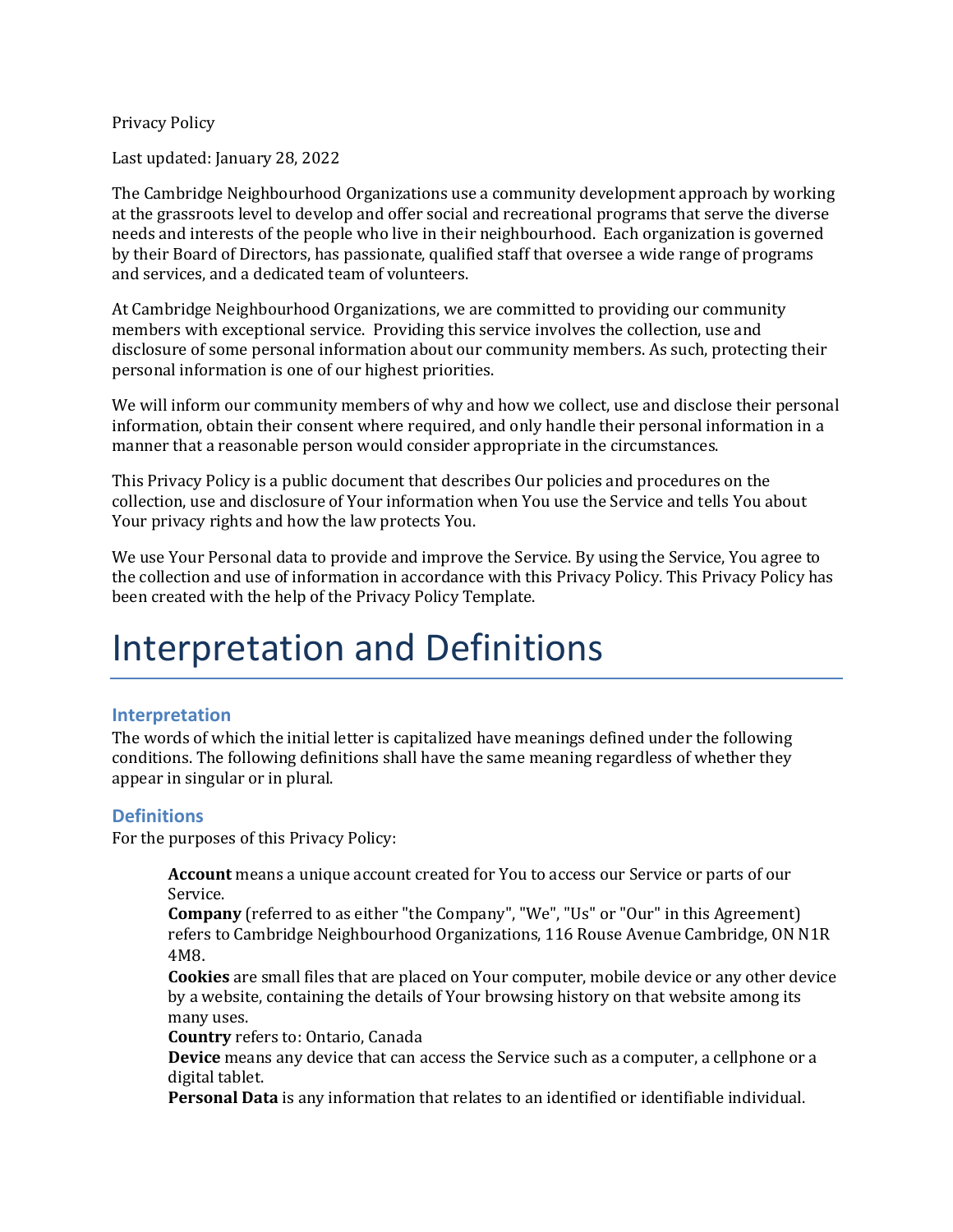**Service** refers to the Website.

**Service Provider** means any natural or legal person who processes the data on behalf of the Company. It refers to third-party companies or individuals employed by the Company to facilitate the Service, to provide the Service on behalf of the Company, to perform services related to the Service or to assist the Company in analyzing how the Service is used. **Usage Data** refers to data collected automatically, either generated by the use of the Service or from the Service infrastructure itself (for example, the duration of a page visit). **Website** refers to Cambridge Neighbourhood Organizations, accessible from <http://cambridgeneighbourhoods.ca/>

**You** means the individual accessing or using the Service, or the company, or other legal entity on behalf of which such individual is accessing or using the Service, as applicable.

## Collecting and Using Your Personal Data

## **Types of Data Collected**

#### **Personal Data**

Personal Data is collected in order to provide the necessary services and information to You. Unless the purposes for collecting personal information are obvious and You voluntarily provide Your personal information for those purposes, we will communicate the purposes for which personal information is being collected, either orally or in writing, before or at the time of collection.

We will only collect Your information that is necessary to fulfill the following purposes:

Contact You Provide Information about Your Neighbourhood Association [ADD MORE IF NECESSARY]

While using Our Service, We may ask You to provide Us with certain personally identifiable information that can be used to fulfill the above purposes. Personally identifiable information may include, but is not limited to:

Email address First name and last name Postal code Usage Data

#### **Usage Data**

Usage Data is collected automatically when using the Service.

Usage Data may include information such as Your Device's Internet Protocol address (e.g. IP address), browser type, browser version, the pages of our Service that You visit, the time and date of Your visit, the time spent on those pages, unique device identifiers and other diagnostic data.

When You access the Service by or through a mobile device, We may collect certain information automatically, including, but not limited to, the type of mobile device You use, Your mobile device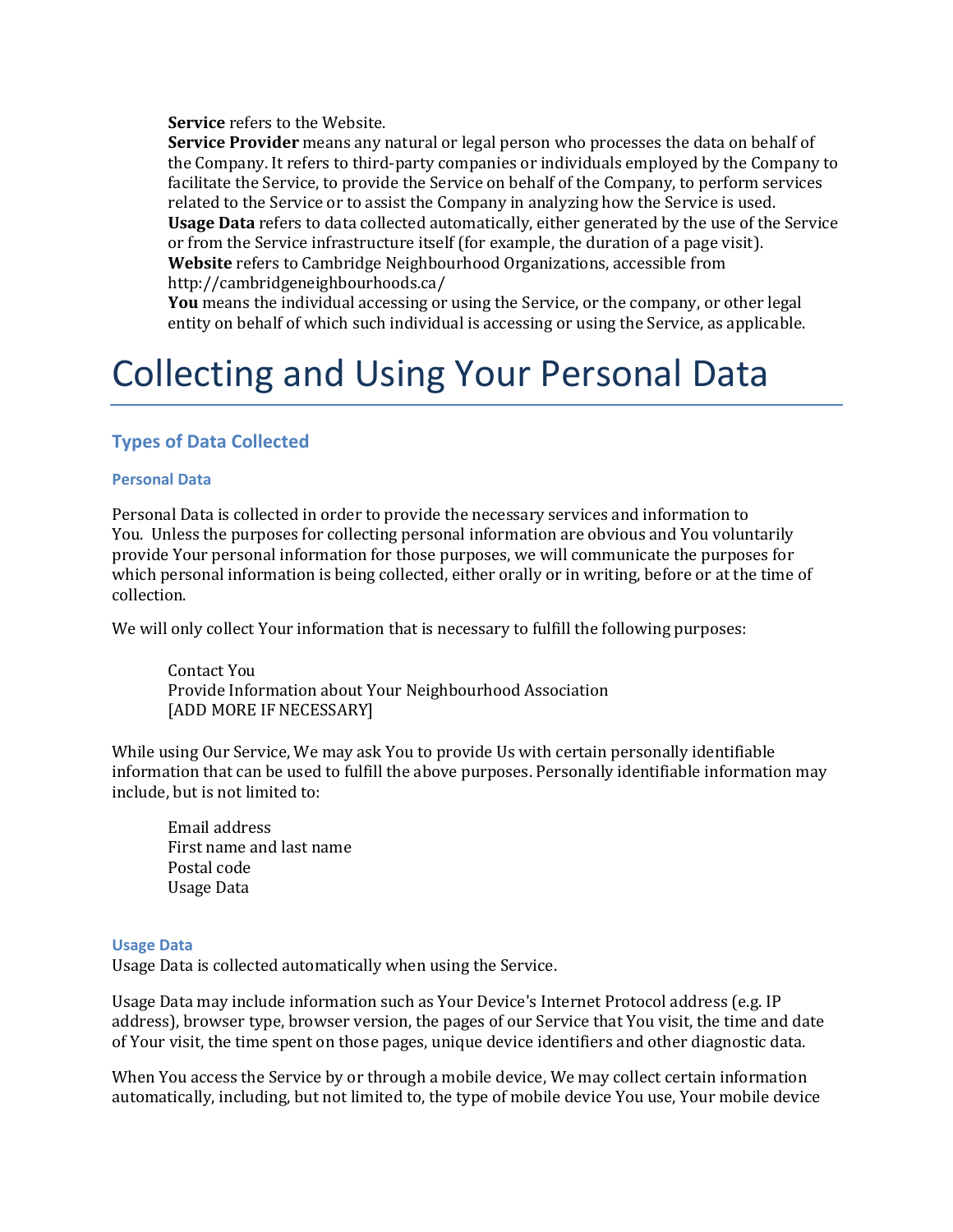unique ID, the IP address of Your mobile device, Your mobile operating system, the type of mobile Internet browser You use, unique device identifiers and other diagnostic data.

We may also collect information that Your browser sends whenever You visit our Service or when You access the Service by or through a mobile device.

#### **Tracking Technologies and Cookies**

We use Cookies and similar tracking technologies to track the activity on Our Service and store certain information. Tracking technologies used are beacons, tags, and scripts to collect and track information and to improve and analyze Our Service. The technologies We use may include:

- **Cookies or Browser Cookies.** A cookie is a small file placed on Your Device. You can instruct Your browser to refuse all Cookies or to indicate when a Cookie is being sent. However, if You do not accept Cookies, You may not be able to use some parts of our Service. Unless you have adjusted Your browser setting so that it will refuse Cookies, our Service may use Cookies.
- **Flash Cookies.** Certain features of our Service may use local stored objects (or Flash Cookies) to collect and store information about Your preferences or Your activity on our Service. Flash Cookies are not managed by the same browser settings as those used for Browser Cookies. For more information on how You can delete Flash Cookies, please read "Where can I change the settings for disabling, or deleting local shared objects?" available at [https://helpx.adobe.com/flash-player/kb/disable-local-shared-objects](https://helpx.adobe.com/flash-player/kb/disable-local-shared-objects-flash.html#main_Where_can_I_change_the_settings_for_disabling__or_deleting_local_shared_objects_)[flash.html#main\\_Where\\_can\\_I\\_change\\_the\\_settings\\_for\\_disabling\\_\\_or\\_deleting\\_local\\_shared\\_obj](https://helpx.adobe.com/flash-player/kb/disable-local-shared-objects-flash.html#main_Where_can_I_change_the_settings_for_disabling__or_deleting_local_shared_objects_) [ects\\_](https://helpx.adobe.com/flash-player/kb/disable-local-shared-objects-flash.html#main_Where_can_I_change_the_settings_for_disabling__or_deleting_local_shared_objects_)
- **Web Beacons.** Certain sections of our Service and our emails may contain small electronic files known as web beacons (also referred to as clear gifs, pixel tags, and single-pixel gifs) that permit the Company, for example, to count users who have visited those pages or opened an email and for other related website statistics (for example, recording the popularity of a certain section and verifying system and server integrity).

Cookies can be "Persistent" or "Session" Cookies. Persistent Cookies remain on Your personal computer or mobile device when You go offline, while Session Cookies are deleted as soon as You close Your web browser. Learn more about cookies: [Use of Cookies by Free Privacy Policy.](https://www.freeprivacypolicy.com/blog/sample-privacy-policy-template/#Use_Of_Cookies_And_Tracking)

We use both Session and Persistent Cookies for the purposes set out below:

#### **Necessary / Essential Cookies**

Type: Session Cookies Administered by: Us Purpose: These Cookies are essential to provide You with services available through the Website and to enable You to use some of its features. They help to authenticate users and prevent fraudulent use of user accounts. Without these Cookies, the services that You have asked for cannot be provided, and We only use these Cookies to provide You with those services.

### **Cookies Policy / Notice Acceptance Cookies**

Type: Persistent Cookies Administered by: Us

Purpose: These Cookies identify if users have accepted the use of cookies on the Website. **Functionality Cookies**

Type: Persistent Cookies Administered by: Us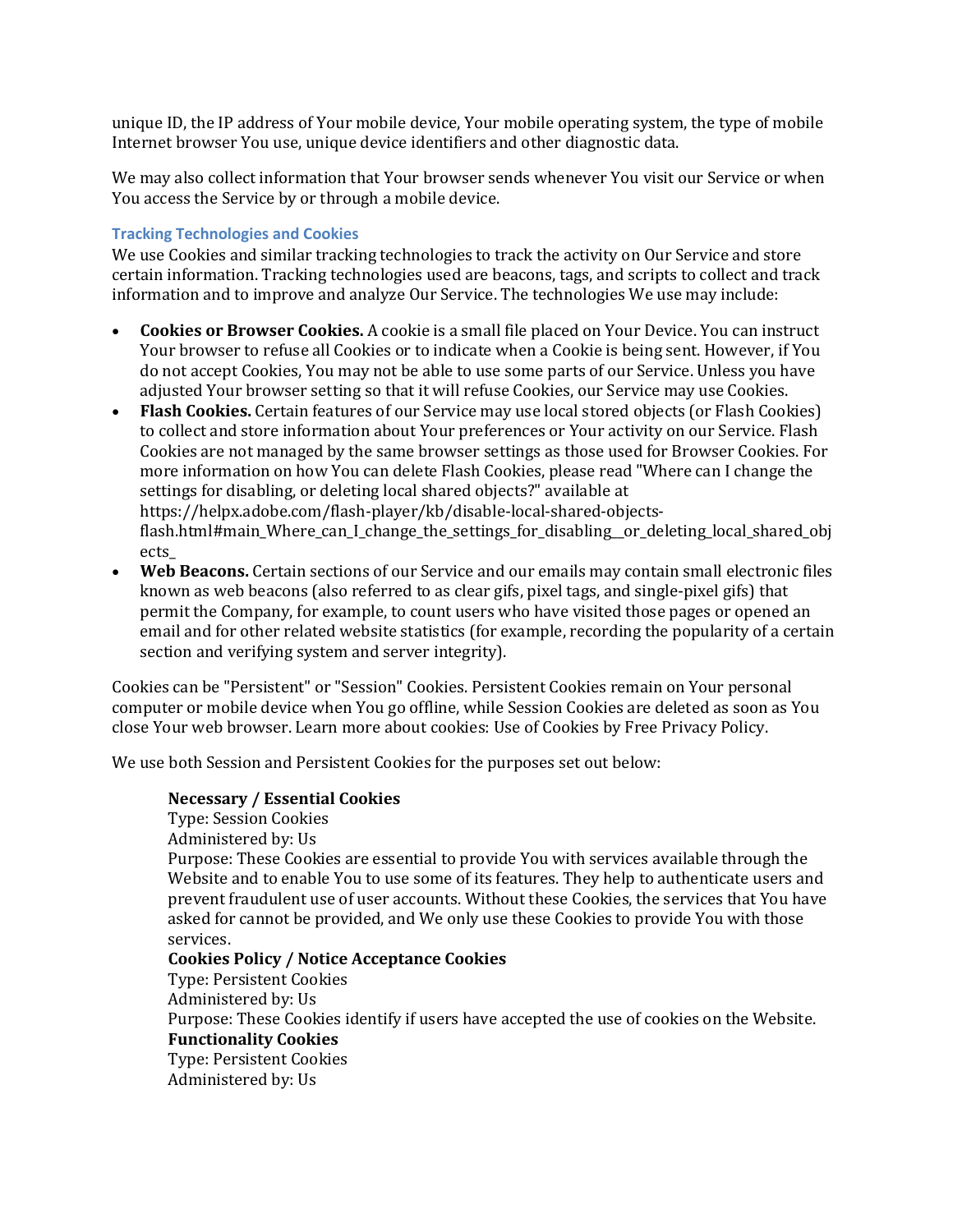Purpose: These Cookies allow us to remember choices You make when You use the Website, such as remembering your login details or language preference. The purpose of these Cookies is to provide You with a more personal experience and to avoid You having to reenter your preferences every time You use the Website.

For more information about the cookies we use and your choices regarding cookies, please visit our Cookies Policy or the Cookies section of our Privacy Policy.

### **Use of Your Personal Data**

The Company may use Personal Data for the following purposes:

**To provide and maintain our Service**, including to monitor the usage of our Service. **To provide information on which Neighbourhood Associated you belong:** The Personal Data You provide can provide You with the name of the Neighbourhood Association in your catchment area, along with additional resources and information

**To contact You:** To contact You by email, telephone calls, SMS, or other equivalent forms of electronic communication, such as a mobile application's push notifications regarding updates or informative communications related to the functionalities, products or contracted services, including the security updates, when necessary or reasonable for their implementation.

**To provide You** with news, special offers and general information about other goods, services and events which we offer that are similar to those that you have already enquired about unless You have opted [MAKING SURE THEY CAN OPT Out OF RECEIVING EMAILS) not to receive such information.

**To manage Your requests:** To attend and manage Your requests to Us. **For other purposes**: We may use Your information for other purposes, such as data analysis, identifying usage trends, determining the effectiveness of our promotional campaigns and to evaluate and improve our Service, products, services, marketing and your experience.

We may share Your personal information in the following situations:

- **With Service Providers:** We may share Your personal information with Service Providers to monitor and analyze the use of our Service, to contact You.
- **With Affiliates:** We may share Your information with Our affiliates, in which case we will require those affiliates to honor this Privacy Policy. Affiliates include Our parent company and any other subsidiaries, joint venture partners or other companies that We control or that are under common control with Us.
- **With business partners:** We may share Your information with Our business partners to offer You certain products, services or promotions.
- **With other users:** when You share personal information or otherwise interact in the public areas with other users, such information may be viewed by all users and may be publicly distributed outside. [GOOD TO KEEP FOR FUTURE MAYBE]
- **With Your consent**: We may disclose Your personal information for any other purpose with Your consent.

### **Retention of Your Personal Data**

The Company will retain Your Personal Data only for as long as is necessary for the purposes set out in this Privacy Policy. We will retain and use Your Personal Data to the extent necessary to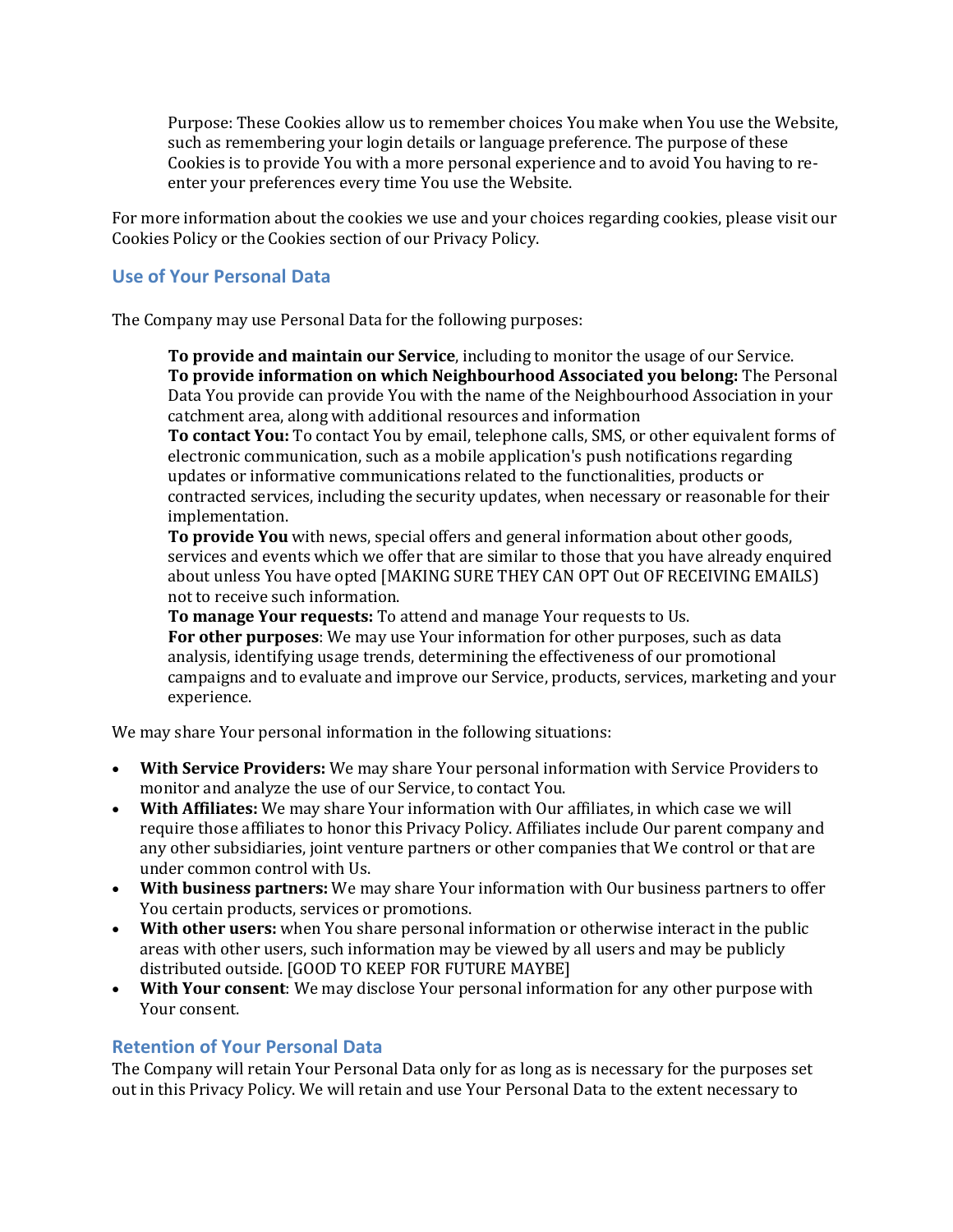comply with our legal obligations (for example, if we are required to retain your data to comply with applicable laws), resolve disputes, and enforce our legal agreements and policies.

The Company will also retain Usage Data for internal analysis purposes. Usage Data is generally retained for a shorter period of time, except when this data is used to strengthen the security or to improve the functionality of Our Service, or We are legally obligated to retain this data for longer time periods.

### **Transfer of Your Personal Data**

Your information, including Personal Data, is processed at the Company's operating offices and in any other places where the parties involved in the processing are located. It means that this information may be transferred to — and maintained on — computers located outside of Your province, country or other governmental jurisdiction where the data protection laws may differ than those from Your jurisdiction.

Your consent to this Privacy Policy followed by Your submission of such information represents Your agreement to that transfer.

The Company will take all steps reasonably necessary to ensure that Your data is treated securely and in accordance with this Privacy Policy and no transfer of Your Personal Data will take place to an organization or a country unless there are adequate controls in place including the security of Your data and other personal information.

### **Disclosure of Your Personal Data**

#### **Law enforcement**

Under certain circumstances, the Company may be required to disclose Your Personal Data if required to do so by law or in response to valid requests by public authorities (e.g. a court or a government agency).

#### **Other legal requirements**

The Company may disclose Your Personal Data in the good faith belief that such action is necessary to:

- Comply with a legal obligation
- Protect and defend the rights or property of the Company
- Prevent or investigate possible wrongdoing in connection with the Service
- Protect the personal safety of Users of the Service or the public
- Protect against legal liability

### **Security of Your Personal Data**

The security of Your Personal Data is important to Us, but remember that no method of transmission over the Internet, or method of electronic storage is 100% secure. While We strive to use commercially acceptable means to protect Your Personal Data, We cannot guarantee its absolute security. However, in the event of misuse, loss, unauthorized access, or disclosure of Your Personal Data, we shall inform you by email [DOUBLE CHECK THIS].

### **Dispose of Records**

In the event that Your Personal Data is no longer required, your email address will be permanently removed from the mailing list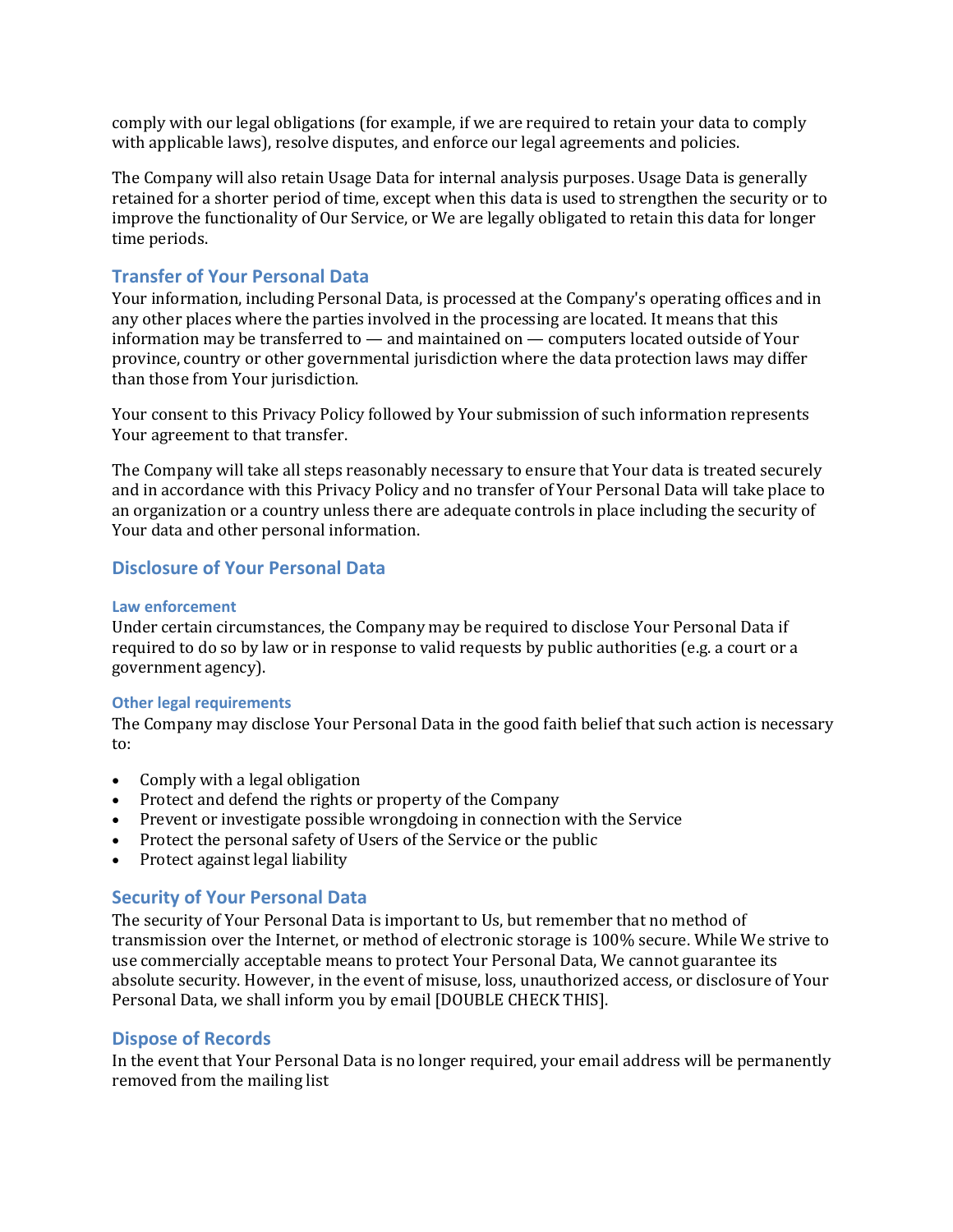# Consent

We will obtain Your consent to collect, use or disclose personal information (except where, as noted above, we are authorized to do so without consent).

Consent can be provided in writing or electronically or it can be implied where the purpose for collecting, using or disclosing the personal information would be considered obvious and the You voluntarily provide personal information for that purpose.

Consent may also be implied where You are given notice and a reasonable opportunity to opt-out of his or her personal information being used for mail-outs, the marketing of new services or products, fundraising and You do not opt-out.

When consent is implied, We assume that You have agreed to the collection of the personal information and its use for a specific purpose without having requested or received any explicit affirmation that You agree or indication that You do not consent. An example of implied consent is the collection and use of Postal Codes and Email Addresses to provide resources and information to You.

Subject to certain exceptions (e.g., the personal information is necessary to provide the service or product, or the withdrawal of consent would frustrate the performance of a legal obligation), You can withhold or withdraw Your consent for Cambridge Neighbourhood Organizations to use their personal information in certain ways. Your decision to withhold or withdraw Your consent to certain uses of personal information may restrict our ability to provide a particular service. If so, we will explain the situation to assist You in making the decision.

# Children's Privacy

Our Service does not address anyone under the age of 13. We do not knowingly collect personally identifiable information from anyone under the age of 13. If You are a parent or guardian and You are aware that Your child has provided Us with Personal Data, please contact Us. If We become aware that We have collected Personal Data from anyone under the age of 13 without verification of parental consent, We take steps to remove that information from Our servers.

If We need to rely on consent as a legal basis for processing Your information and Your country requires consent from a parent, We may require Your parent's consent before We collect and use that information.

# Links to Other Websites

Our Service may contain links to other websites that are not operated by Us. If You click on a third party link, You will be directed to that third party's site. We strongly advise You to review the Privacy Policy of every site You visit.